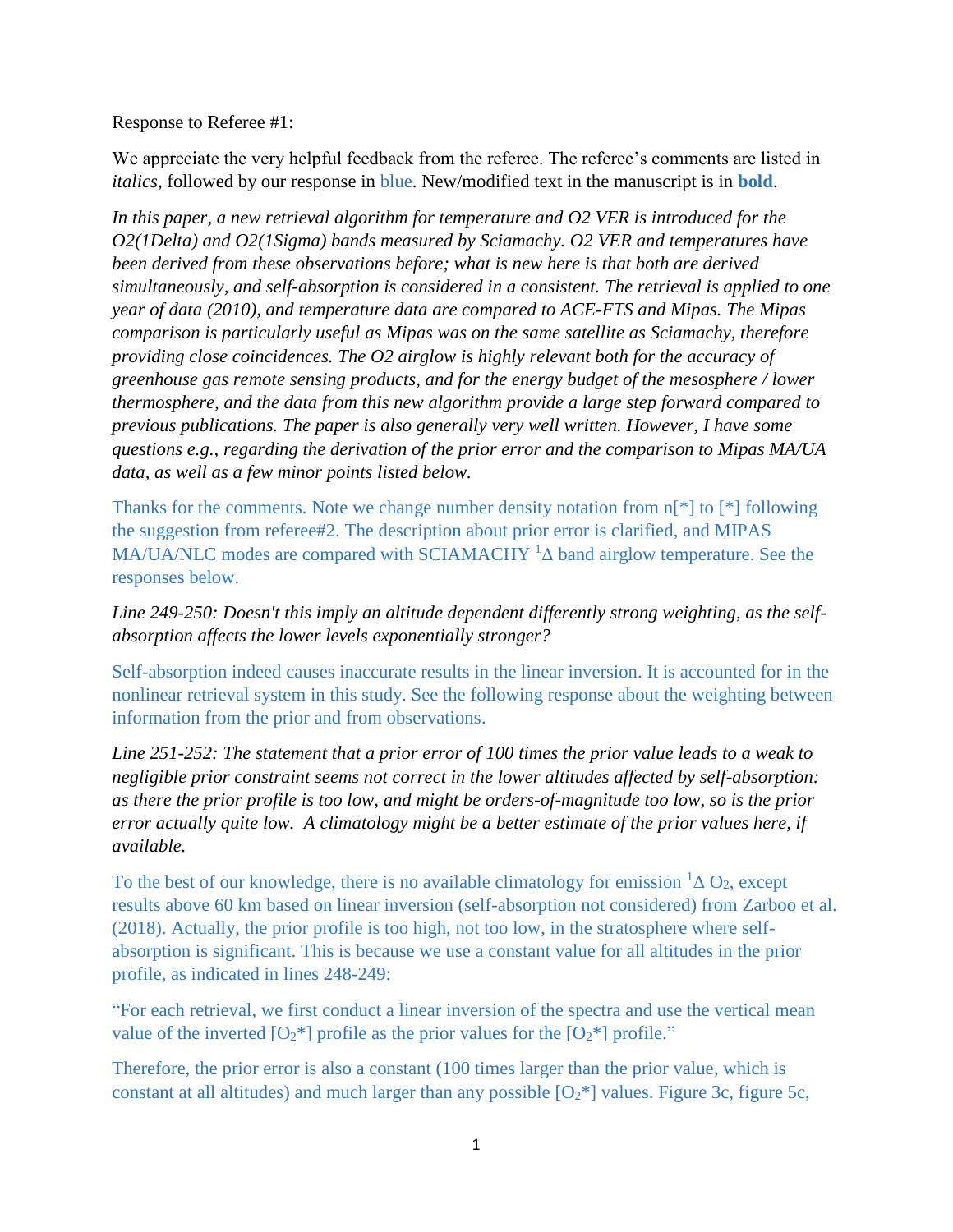and figure 7c also show that the DOFS of  $[O_2^*]$  are effectively one, supporting negligible prior constraint. To clarify, lines 251-252 are revised to

"**The corresponding prior error is set to be 100 times the prior, a constant value for all altitudes. This effectively gives no prior constraint to the [O2\*] profile and assures its information all comes from observations through near-unity DOFS of retrieved [O2\*].**"

*Line 355: These missing points … are these related to high solar zenith angles? As during daytime the dominating formation mechanism is O3 absorption, the O2 airglow varies strongly from daytime to nighttime, and observations with high SZAs would provide very different (lower) values, the signal-to-noise is also low. This should be discussed somewhere, as you don't separate daytime and nighttime observations at high latitudes, and it should also be stressed in discussing your climatology of O2 airglow: it is a climatology covering a whole year of observations, but at a very specific time of day, about 10:00 local solar time.*

Yes, these missing points are mostly at high solar zenith angles and the transition zone between day and night. Note we remove the ascending portion and SZA above 100° when averaging individual orbits into the climatology. This removes some ambiguous twilight data in polar regions. The sentences at lines 355-359 are revised to

"**These missing points are generally located at high latitudes and high solar zenith angles. In these transition regions between daytime and nighttime, the horizontal variation of airglow intensity is significant, which violates the homogeneous layer assumption for the retrieval algorithm. Retrieved data are often available for part of the ascending phase of the orbit at the summer hemisphere (most valid data are in the descending phase), leading to some repeated observations at the same latitude, although at different SZAs and potentially in the nighttime. To eliminate such a latitudinal ambiguity and nighttime data, we remove the ascending portion when averaging over multiple days and limit the SZA to within 100°.**"

The last sentence in the introduction is revised to

"**The algorithm is applied to one year of SCIAMACHY of limb observations, including the MLT mode, to construct a climatology of O<sup>2</sup> airglow and upper atmospheric temperature at 10:00 local solar time.**"

The sentence at lines 81-82 is updated to

"**The instrument was launched on board the Envisat satellite which was operational on a sun synchronous orbit with an equator crossing time in the descending node of 10:00 local solar time from March 2002 until April 2012.**"

## *Line 437: can you provide some idea why the A band has such a stable cold bias compared to the 1Delta?*

The systematic difference between temperatures derived from the two bands is more clearly shown in Figure 15a. One possible reason is the propagation of temperature errors from lower altitudes in the A band, where strong self-absorption leads to diminishing observable emission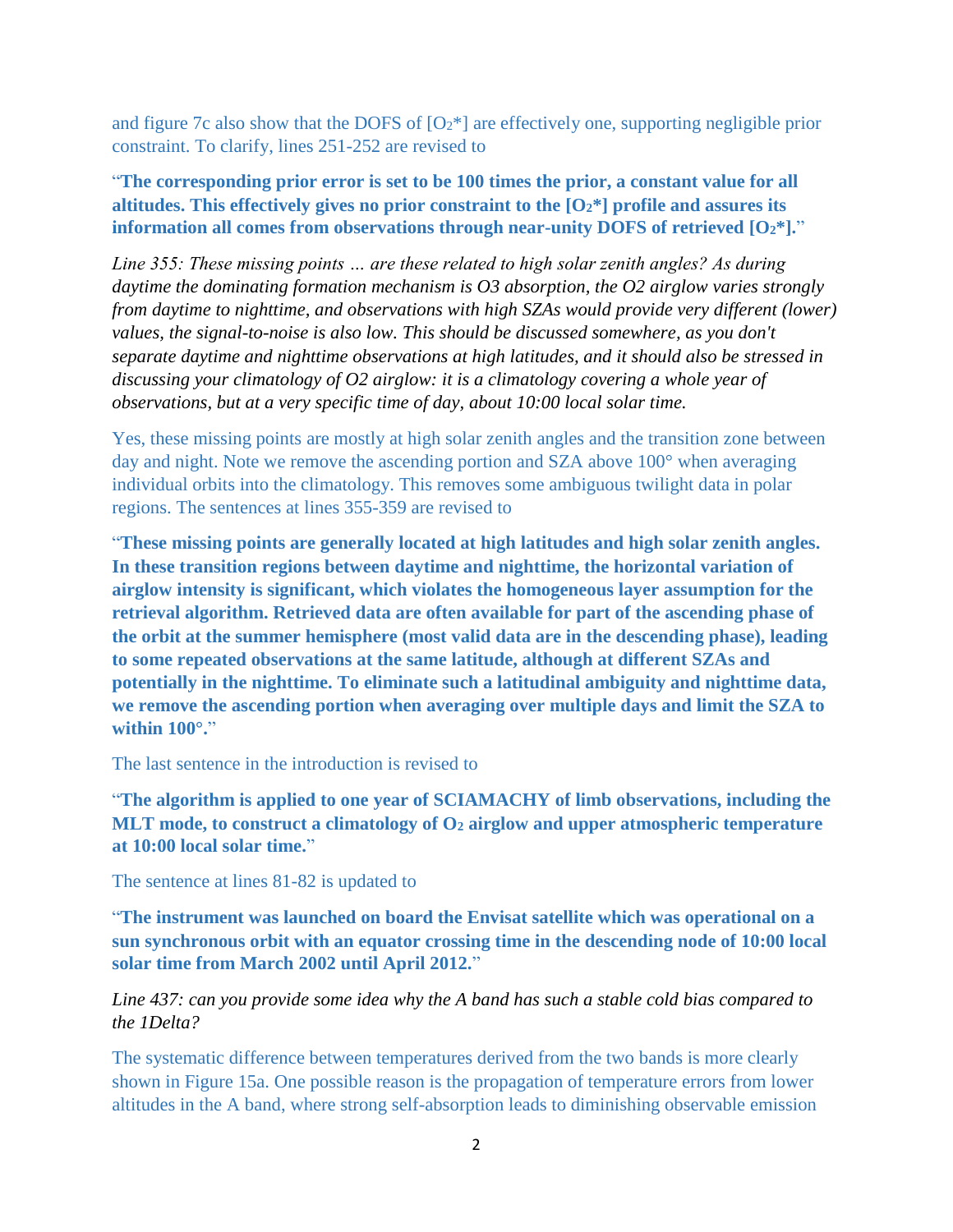signals. Spectroscopic errors may also play a role, given the slight difference between HITRAN16 and HITRAN20. One sentence is added

"**The low bias in the** *A* **band temperature is likely caused by error propagated from lower altitude where retrieving temperature from** *A* **band airglow becomes challenging due to strong self-absorption.**"

*Line 468: "Mipas temperature retrieval in 2010 is only available below ~80 km": This statement is factually not correct. A) there are the middle atmosphere / upper atmosphere limb modes of MIPAS which scan up to 120 km respectively 170 km every ten days since 2007. These were coordinated with the Sciamachy MLT mode in such a way that corresponding observations are available every 30 days – about once per months. Observations in the MA/UA modes were carried out also in 2010, and temperatures were retrieved from these modes up to at least 120 km, see e.g., Fig 4 in Sinnhuber et al, JGR, 2022 for an example. Data are available on the MIPAS data server at IMK (https://www.imk-asf.kit.edu/english/308.php), and I am sure the Mipas team (e.g. Bernd Funke or Thomas von Clarmann for the MA/UA modes) would be happy to help in accessing and applying the data. If there are coincidence data between Sciamachy and Mipas for 2010 (and there should be at least 12 days) please do the comparison. B) Just as a caution, the nominal limb mode of Mipas scans up to 68 km, so values above ~70 km are probably dominated by the prior profile.*

We add the discussion of the additional MIPAS mode in Section 2.4:

"**The measurement modes of MIPAS used in this study include the nominal measurement mode with an altitude coverage of roughly 6-70 km, the middle atmosphere (MA) mode covering 18-102 km, the upper atmospheric (UA) mode covering 42-172 km, and the noctilucent cloud (NLC) mode covering 39-102 km. The nominal measurement mode makes up the bulk of MIPAS measurements, whereas the MA and UA modes were available every at least 10 days, and the NLC mode only happened on a few days in 2010. We use the nominal temperature profiles from version 8 of MIPAS Level 2 data retrieved by ESA (Dinelli et al., 2021). Version 8 data from the other modes are obtained through the Institute of Meteorology and Climate Research in cooperation with the Instituto de Astrofísica de Andalucía (IMK/IAA) retrieval algorithm (García-Comas et al., 2012; Kiefer et al., 2021). The typical total errors are 0.5-2 K below 70 km and 2-7 K above (for MA, UA, and NLC modes). The typical vertical resolutions in the comparison range of this study are 3-7 km.**"

The sentence at line 468 is removed. Figures 16-17 are changed to only show up to  $\sim$ 70 km, and the text is revised to reflect that

"**To avoid interpolation artifacts, we use the extended profiles in MIPAS Level 2 data, which fill the space above highest retrieval level by a seasonally and diurnally varying climatology. As a result, the comparison should be limited to below the top MIPAS nominal tangent height at 70 km.**"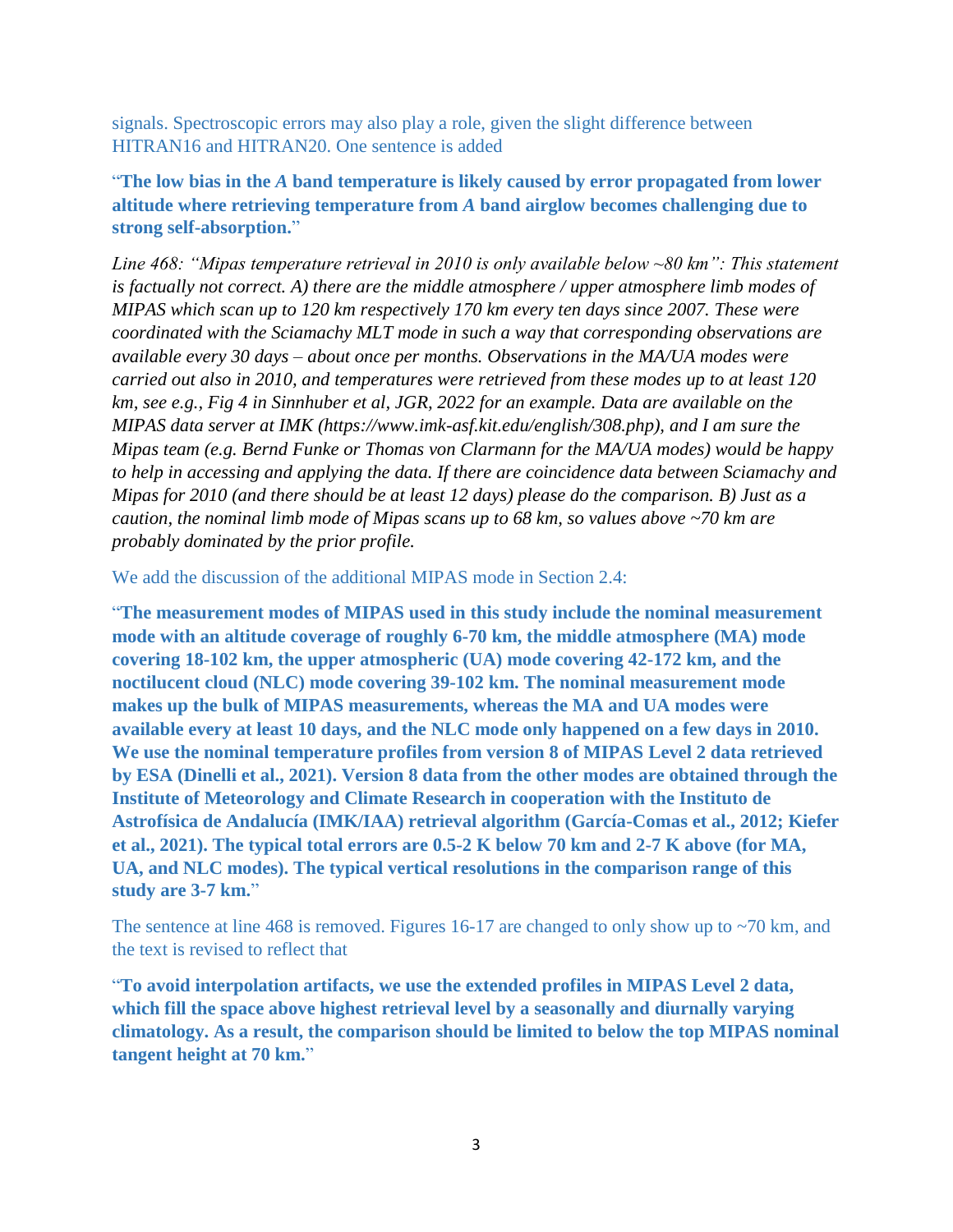Comparison between SCIAMACHY  ${}^{1}\Delta$  band-derived temperature in nominal mode with MIPAS MA, UA, and NLC modes are included at the end of this section. We will leave a more complete intercomparison/validation involving the SCIAMCHY MLT mode to future studies, as this manuscript will not focus on temperature validation.

"In addition, we compare the  $O_2$ <sup>1</sup> $\Delta$  band-derived temperature with the MIPAS IMK/IAA **temperature product for the MA, UA, and NLC modes as shown in Fig. 18. The numbers of coincidence with SCIAMACHY for these modes are ~20% of the MIPAS nominal mode, but they provide coverage above 70 km through the top of SCIAMACHY nominal mode retrieval. The SCIAMACHY-MIPAS temperature difference is consistent with the MIPAS nominal mode as in Fig. 16. The absolute temperature difference in the 70--100 km vertical range is generally within ±5 K, except the summer mesopause at northern high latitude.**



**Figure 18. Similar to Fig. 16 but using MIPAS MA, UA, and NLC observation modes instead of nominal mode.**

"

*Figure 16: Here Mipas temperatures are used up to nearly 100 km – if they are from the nominal mode as you imply, the large differences above 80 km are to be expected, as the nominal mode scans up to 68 km only. It's rather surprising that the region 70-80 km seems to agree fairly well in most month.*

We limit the comparison with MIPAS nominal data to below 70 km and add MA/UA/NLC modes to show above 70 km. See the previous response.

*Minor points:*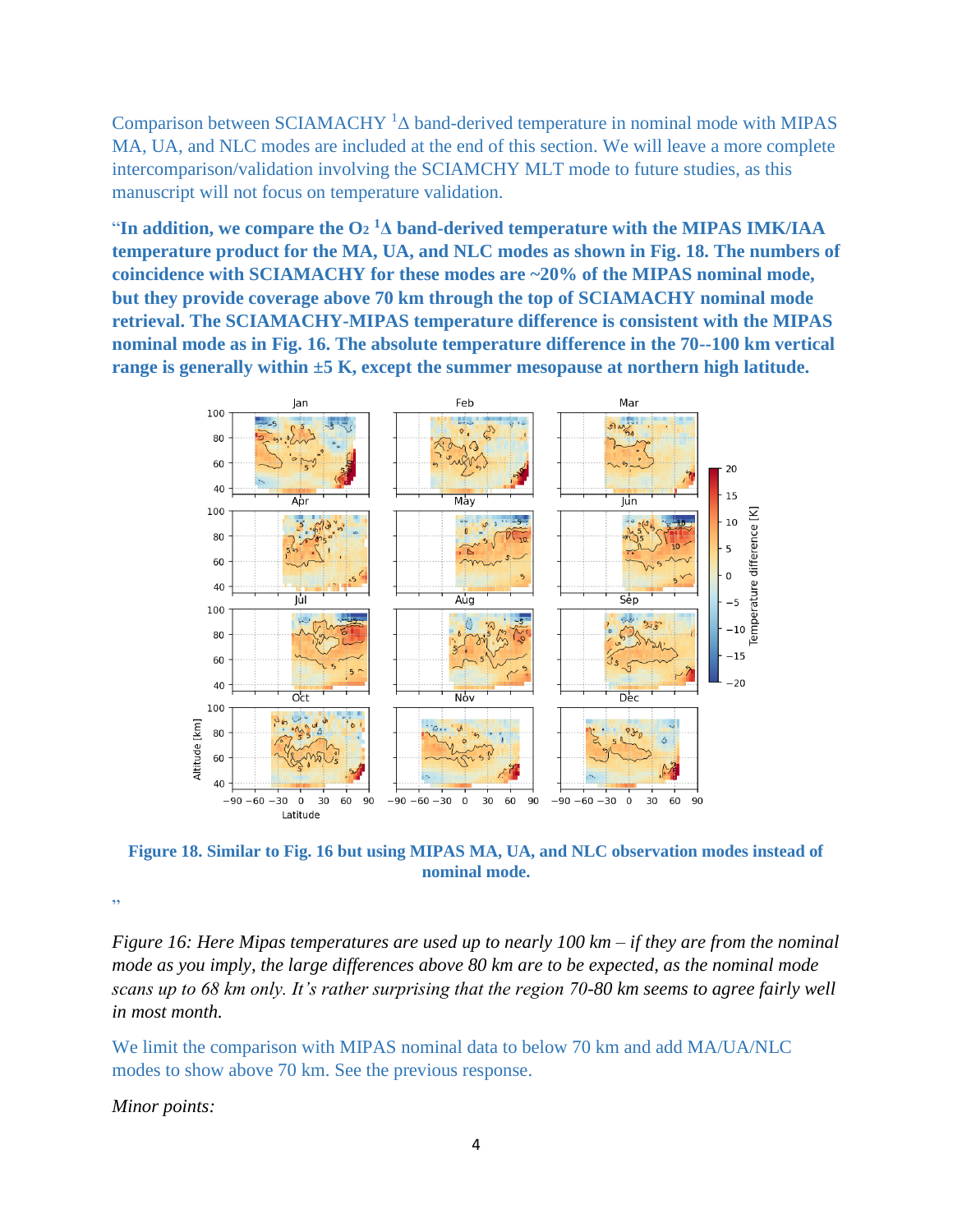*Abstract: I know they are commonly used, but nevertheless I found the use of the abbreviations (1Δ and A) for the bands slightly irritating. Could you use the full names (O2(a1Δg), O2(b1Σg+) at least in the abstract?*

Thank you for the suggestion. We changed to the full names in the abstract.

*Line 5: as the nominal mode only scans up to 93 km in 2010, how do you derive O2(1Delta) in 93-100 km?*

93 km is the tangent height, but we retrieve layer properties using tangent height as the lower boundary of each layer. The top layer is assumed to be between the top tangent height and top tangent height plus average layer thickness, which is about 6.6 km. This adds up to about 100 km. The layering scheme is introduced in lines 137-139 in the manuscript:

"**An atmospheric layer bounded by two tangent heights of SCIAMACHY limb observations is the basic spatial resolving unit of this study. We create an additional layer above the outermost tangent height by assuming a layer thickness equal to the average difference between adjacent tangent heights.**"

*Lines 9 – 11: please add altitude range where temperatures can be retrieved (~40 – 95 km for nominal mode, 65 – 105 km for the MLT mode?).*

We added the valid altitude range of 40-100 km for the nominal and 60-105 km for the MLT mode, combining both bands.

*Line 62: Yang et al, SPECTROSCOPY AND SPECTRAL ANALYSIS, 2021 also used the O2 airglow to derive temperatures*

It is added to the references.

*Line 84: in the nominal limb mode, Sciamachy scanned up to 93 km in 2010. It was slightly higher at the beginning of the Sciamachys operations, but unfortunately this was changed to 93 km already in late 2003.*

It is updated to "**In nominal limb mode, SCIAMACHY observed the atmosphere from the surface up to 93 km in 2010.**"

*Line 166: where is the number 1.4387760 cm K coming from?*

It is the second radiation constant in Planck's law, and its value equals to the produce of Planck's constant, speed of light, and the inverse of the Boltzmann constant (e.g., see https://hitran.org/docs/definitions-and-units/). This sentence is updated to "**where c<sup>0</sup> is a scaling constant, and c<sup>2</sup> is the second radiation constant in Planck's law with a value of 1.4387769 cm K.**"

*Line 192: … will also be N. Actually if you formulate it like that, the number should be N-1. It is N in your retrieval because you add an upper bound layer at the top. Can you clarify this?*

In fact we create a layer for each tangent height, so the number of layers equals the number of tangent heights and equals N. We clarify this by modifying lines 137-139 to